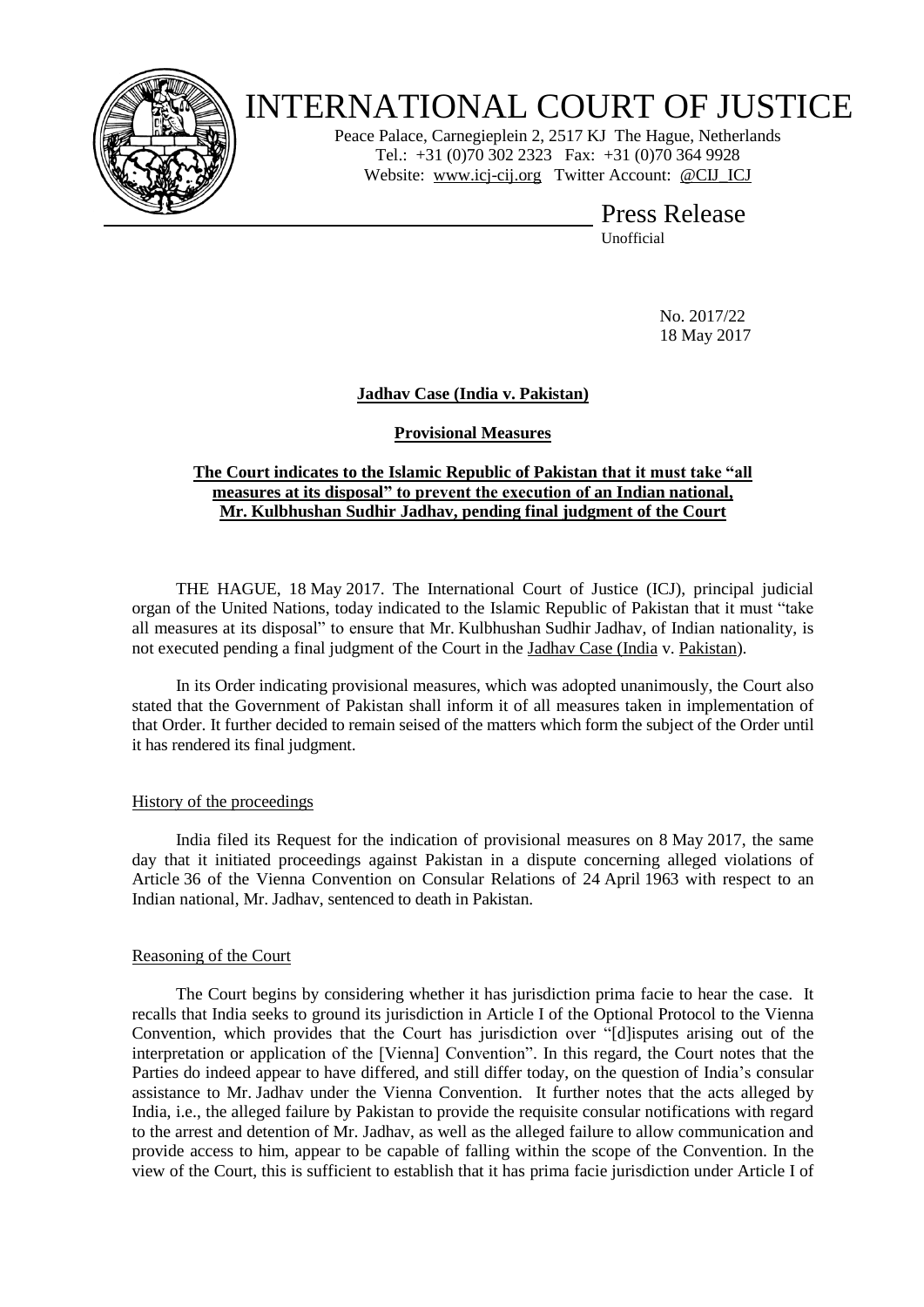the Optional Protocol. The Court further observes that the existence of a 2008 bilateral Agreement between the Parties on consular relations does not change its conclusion on jurisdiction.

The Court then turns to the question whether the rights alleged by India are at least plausible. It observes that the rights to consular notification and access between a State and its nationals, as well as the obligations of the detaining State to inform the person concerned without delay of his rights with regard to consular assistance and to allow their exercise, are recognized in Article 36, paragraph 1, of the Vienna Convention, and that India has alleged violations of this provision. In the view of the Court, therefore, it appears that the rights alleged by India are plausible.

The Court then focuses on the issue of the link between the rights claimed and the provisional measures requested. It considers that the measures requested are aimed at ensuring that the rights contained in Article 36, paragraph 1, of the Vienna Convention, are preserved. Therefore, a link exists between the rights claimed by India and the provisional measures being sought.

The Court then examines whether there is a risk of irreparable prejudice and urgency. It considers that the mere fact that Mr. Jadhav is under a death sentence and might therefore be executed is sufficient to demonstrate the existence of a risk of irreparable prejudice to the rights claimed by India. The Court further observes that Pakistan has indicated that any execution of Mr. Jadhav would probably not take place before the month of August 2017. This means that there is a risk that an execution could take place at any moment thereafter, before the Court has given its final decision in the case. The Court also notes that Pakistan has given no assurance that Mr. Jadhav will not be executed before the Court has rendered its final decision. In those circumstances, the Court is satisfied that there is urgency in the present case.

The Court concludes by indicating the following measures:

Pakistan shall take all measures at its disposal to ensure that Mr. Jadhav is not executed pending the final decision in these proceedings and shall inform the Court of all the measures taken in implementation of the present Order.

The Court also decides that, until it has given its final decision, it shall remain seised of the matters which form the subject-matter of this Order.

#### Composition of the Court

The Court was composed as follows: President Abraham; Judges Owada, Cançado Trindade, Xue, Donoghue, Gaja, Sebutinde, Bhandari, Robinson, Crawford, Gevorgian; Registrar Couvreur.

Judge Cançado Trindade appends a separate opinion to the Order of the Court; Judge Bhandari appends a declaration to the Order of the Court.

\_\_\_\_\_\_\_\_\_\_\_

Note: The Court's press releases do not constitute official documents.

The International Court of Justice (ICJ) is the principal judicial organ of the United Nations. It was established by the United Nations Charter in June 1945 and began its activities in April 1946. The seat of the Court is at the Peace Palace in The Hague (Netherlands). Of the six principal organs of the United Nations, it is the only one not located in New York. The Court has a

\_\_\_\_\_\_\_\_\_\_\_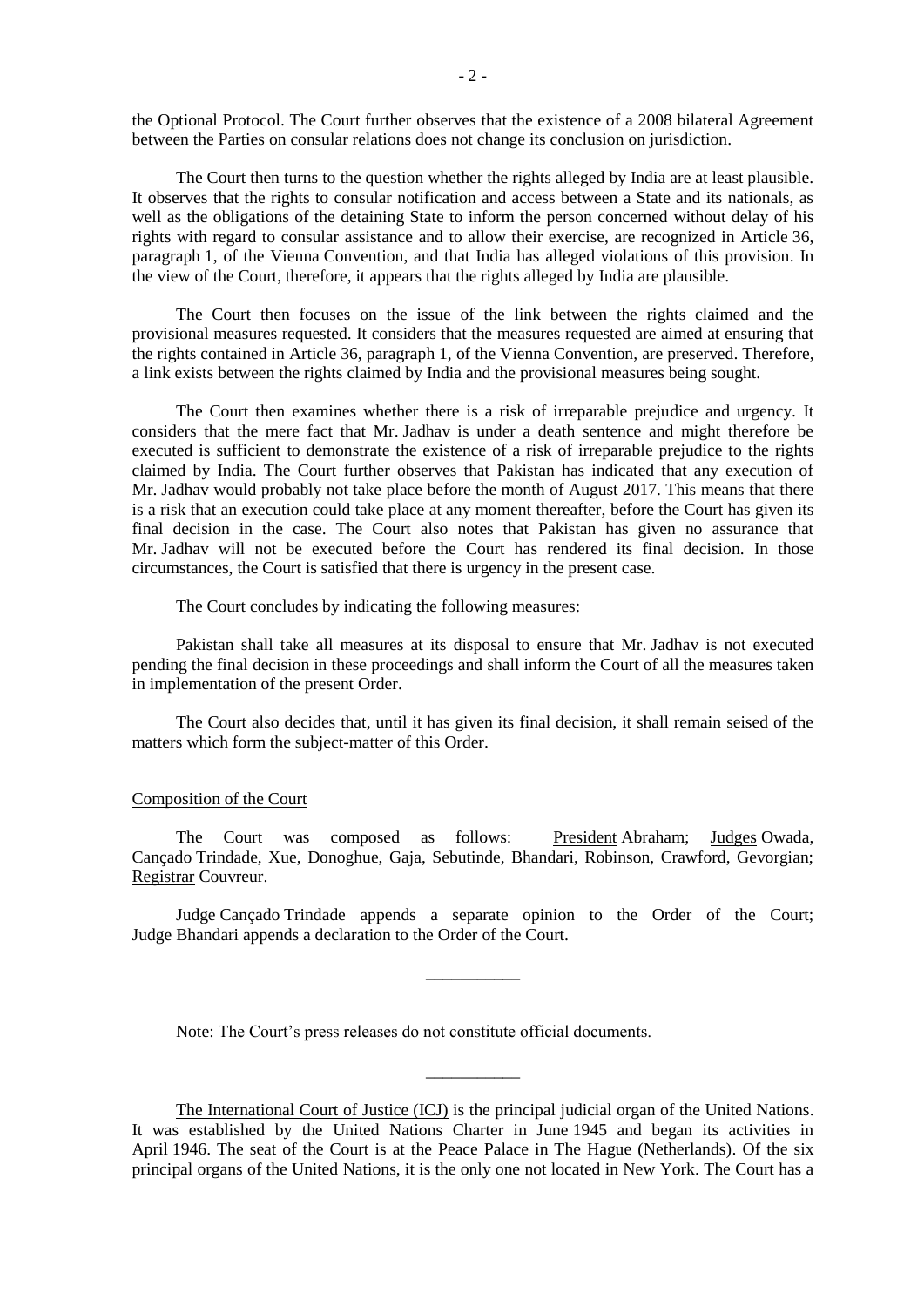twofold role: first, to settle, in accordance with international law, legal disputes submitted to it by States (its judgments have binding force and are without appeal for the parties concerned); and, second, to give advisory opinions on legal questions referred to it by duly authorized United Nations organs and agencies of the system. The Court is composed of 15 judges elected for a nine-year term by the General Assembly and the Security Council of the United Nations. Independent of the United Nations Secretariat, it is assisted by a Registry, its own international secretariat, whose activities are both judicial and diplomatic, as well as administrative. The official languages of the Court are French and English. Also known as the "World Court", it is the only court of a universal character with general jurisdiction.

The ICJ, a court open only to States for contentious proceedings, and to certain organs and institutions of the United Nations system for advisory proceedings, should not be confused with the other — mostly criminal — judicial institutions based in The Hague and adjacent areas, such as the International Criminal Tribunal for the former Yugoslavia (ICTY, an ad hoc court created by the Security Council), the International Criminal Court (ICC, the first permanent international criminal court, established by treaty, which does not belong to the United Nations system), the Special Tribunal for Lebanon (STL, an international judicial body with an independent legal personality, established by the United Nations Security Council upon the request of the Lebanese Government and composed of Lebanese and international judges), or the Permanent Court of Arbitration (PCA, an independent institution which assists in the establishment of arbitral tribunals and facilitates their work, in accordance with the Hague Convention of 1899).

#### Information Department:

Mr. Andrey Poskakukhin, First Secretary of the Court, Head of Department (+31 (0)70 302 2336) Mr. Boris Heim and Ms Joanne Moore, Information Officers (+31 (0)70 302 2337) Mr. Avo Sevag Garabet, Associate Information Officer (+31 (0)70 302 2394) Ms Genoveva Madurga, Administrative Assistant (+31 (0)70 302 2396)

 $\overline{\phantom{a}}$  , where  $\overline{\phantom{a}}$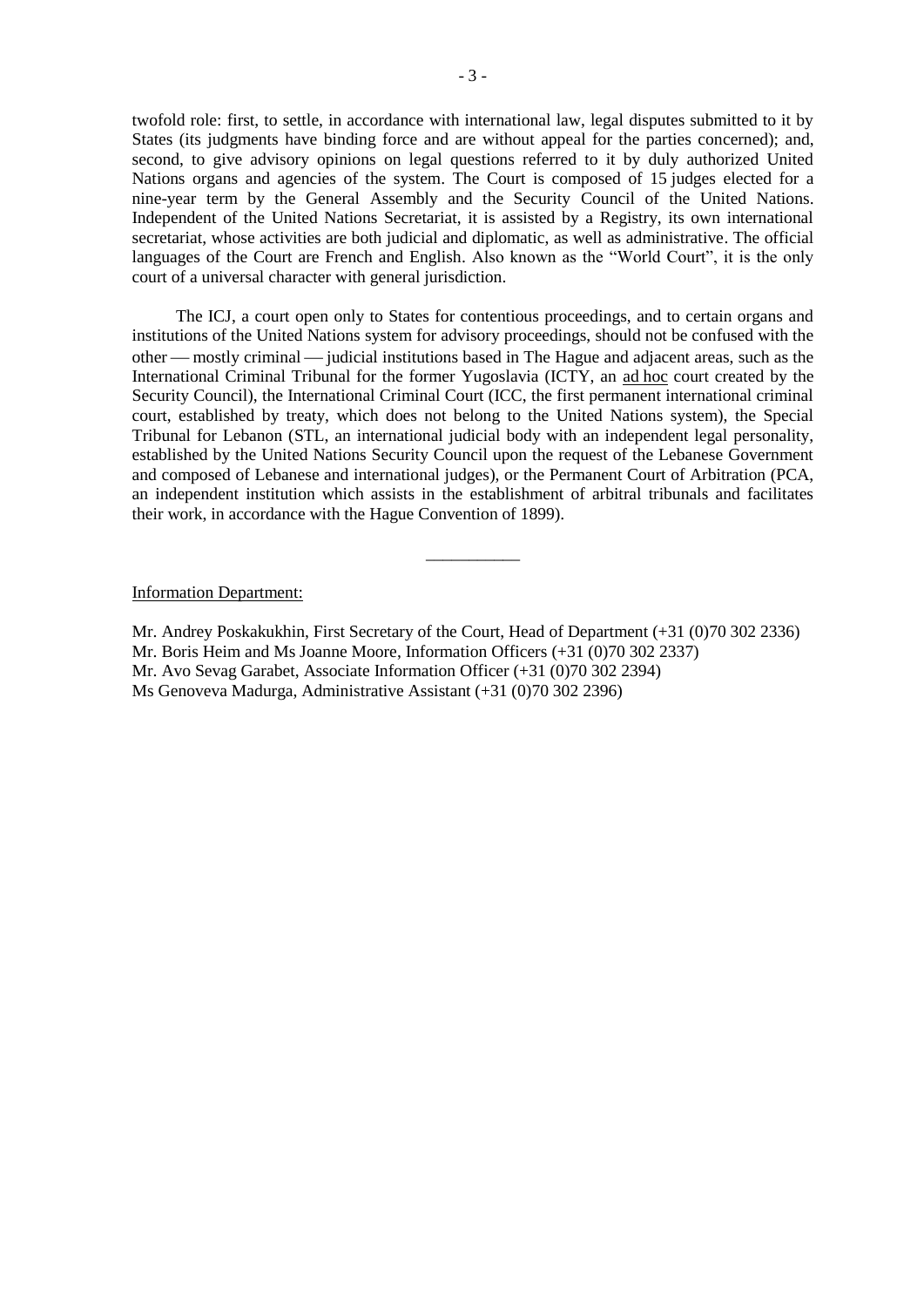#### **Concurring Opinion of Judge Cançado Trindade**

1. In his Concurring Opinion, composed of seven parts, Judge Cançado Trindade begins by pointing out that, having concurred with his vote to the adoption of the present Order indicating Provisional Measures of Protection, there are certain aspects pertaining to the matter dealt with therein to which he attaches great importance. He feels thus obliged to append his Concurring Opinion thereto, so as to leave on the records the foundations of his own personal position thereon. He purports to address the selected points bringing them into the realm of juridical epistemology.

2. The points he proceeds to examine (part I) are: (a) rights of States and of individuals as subjects of international law; (b) presence of rights of States and of individuals together; (c) the right to information on consular assistance in the framework of the guarantees of the due process of law; (d) the fundamental (rather than "plausible") human right to be protected: provisional measures as jurisdictional guarantees of a preventive character; (e) the autonomous legal regime of provisional measures of protection; and (f) the humanization of international law as manifested in the domain of consular law.

3. The present Jadhav case concerns alleged violations of the 1963 Vienna Convention on Consular Relations with regard to the detention and trial of an Indian national (Mr. K.S. Jadhav), sentenced to death (on 10.04.2017) by a Court Martial in Pakistan. Keeping in mind the distinct lines of arguments advanced by the two contending parties (India and Pakistan) before the ICJ, he observes at first that the present case "brings to the fore rights of States and of individuals emanating directly from international law" under Article 36(1) of the 1963 Vienna Convention, as related to the U.N. Covenant on Civil and Political Rights (paras. 5-6).

4. Judge Cançado Trindade stresses that, in "contemporary international law, rights of States and of individuals are indeed to be considered altogether, they cannot be dissociated from each other" (para. 7). He recalls that, before the turn of the century, the Inter-American Court of Human Rights [IACtHR] delivered its pioneering Advisory Opinion n<sup>o</sup> 16 on the Right to Information on Consular Assistance in the Framework of the Guarantees of the Due Process of Law (of 01.10.1999), advancing the proper hermeneutics of Article 36 (1) (b) of the 1963 Vienna Convention, reflecting the impact thereon of the corpus juris of the International Law of Human Rights (ILHR).

5. On that occasion, - he further recalls, -he appended a Concurring Opinion appended to that Advisory Opinion nº 16, wherein he examined that impact, putting an end to the "old monopoly of the State of the condition of being subject of rights", and demystifying the constraints of an outdated voluntarist positivism (para. 8). He then warned that those constraints "had wrongly been indifferent to other areas of human knowledge, as well as to the existential time of human beings", with its "obsession with the autonomy of the 'will' of the States", and he added:

"It so happens that the very emergence and consolidation of the corpus juris of the ILHR are due to the reaction of the universal juridical conscience to the recurrent abuses committed against human beings, often warranted by positive law: with that, the Law came to the encounter of human beings, the ultimate titulaires of their inherent rights protected by its norms (...).

In the framework of this new corpus juris, one cannot remain indifferent to the contribution of other areas of human knowledge, nor to the existential time of human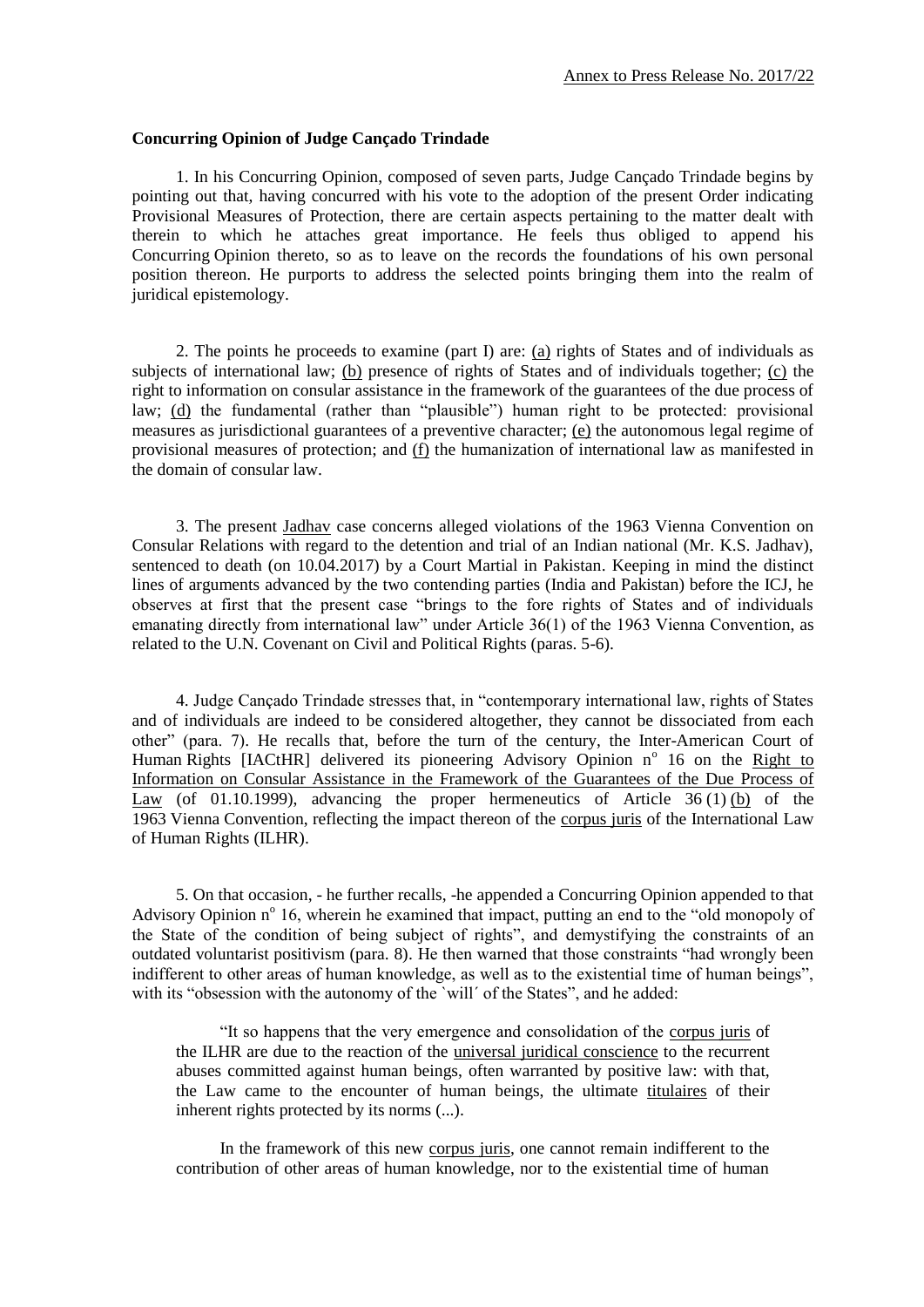beings. (...) [T]he right to information on consular assistance (...), "cannot nowadays be appreciated in the framework of exclusively inter-State relations, as contemporary legal science has come to admit that the contents and effectiveness of juridical norms accompany the evolution of time, not being independent of this latter" (...).

Thus, (...) Article 36 (1) (b) of the aforementioned 1963 Vienna Convention, in spite of having preceded in time the provisions of the two U.N. Covenants on Human Rights (of 1966), could no longer be dissociated from the international norms of protection of human rights concerning the guarantees of the due process of law and their evolutive interpretation" (paras. 9-11).

6. Judge Cançado Trindade holds (part III) that "States and individuals are subjects of contemporary international law; the crystallization of the subjective individual right to information on consular assistance bears witness of such evolution" (para. 12). The ICJ itself took into account the ILHR in the case of Hostages in Tehran (Provisional Measures, Order of 15.12.1979) (paras. 12-13), and, much later, the "presence of rights of States and of individuals together" was acknowledged in express terms by ICJ in the case of Avena and Other Mexican Nationals (Judgment of 31.03.2004 para. 40), where it stated that "violations of the rights of the individual under Article 36 [of the 1963 Vienna Convention] may entail a violation of the rights of the sending State, and that violations of the rights of the latter may entail a violation of the rights of the individual" (para. 14).

7. The present Jadhav case affords, in his view, yet another occasion to keep in mind the formation of an opinio juris communis to this effect (para. 16), corresponding to a new ethos of our times (para. 18). It has thus become indispensable to link, for the purpose of protection,  $-$  he ponders, — "the right to information on consular assistance with the guarantees of the due process of law" set forth in the instruments of the ILHR, bearing witness of the process of humanization of international law, as manifested in particular also in the domain of consular law nowadays (part IV).

8. Provisional measures of protection — he proceeds — have become true jurisdictional guarantees of a preventive character (paras. 7 and 22), safeguarding, to begin with, the fundamental and non-derogable (rather than "plausible") right to life (in addition to the right to liberty and security of person, and the right to a fair trial) (part V). Judge Cançado Trindade draws attention to the importance of compliance with provisional measures of protection, as illustrated by the IACtHR's Orders in the case (of so-called "mandatory" death penalty) of James and Others versus Trinidad and Tobago (1998-2000), where the condemned individuals were not executed and the condemnatory sentences of the national tribunals were commuted (paras. 20-21).

9. Judge Cançado Trindade next considers the "autonomous legal regime of provisional measures of protection (part VI), in its component elements, namely: "the rights to be protected, the obligations proper to provisional measures of protection; the prompt determination of responsibility (in case of non-compliance), with its legal consequences; the presence of the victim (or potential victim, already at this stage), and the duty of reparations for damages" (para. 24). He proceeds that, even though the proceedings in contentious case before the ICJ keep on being strictly inter-State ones (by "attachment to an outdated dogma of the past"), this in no way impedes that the beneficiaries of protection in given circumstances are the human beings themselves, individually or in groups, - as he pointed out also in his Dissenting Opinion in the case concerning Questions Relating to the Obligation to Prosecute or to Extradite (Order of 28.05.2009), and in his Separate Opinion in the case of Application of the International Convention for the Suppression of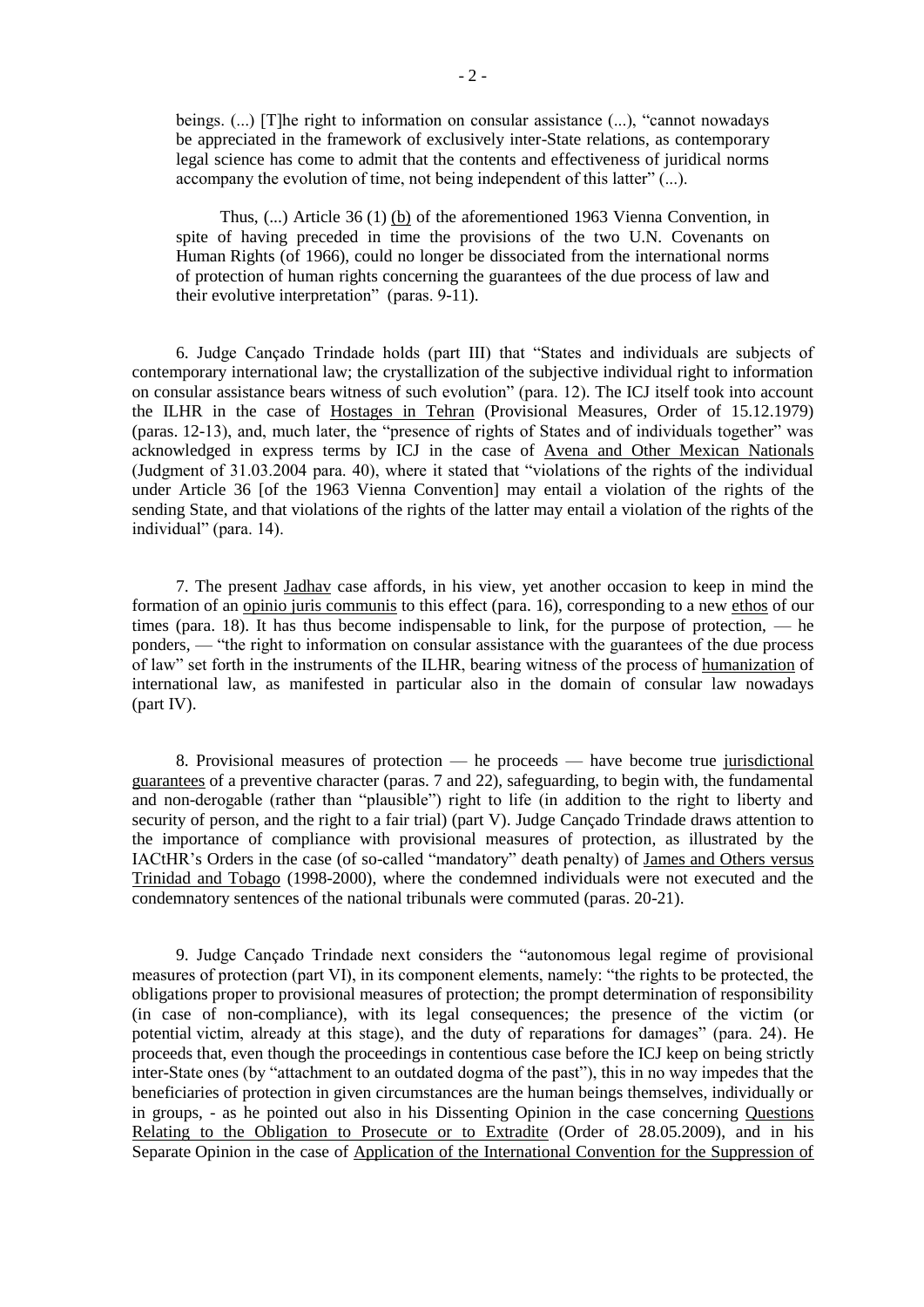the Financing of Terrorism [ICSFT] and of the International Convention on the Elimination of All Forms of Racial Discrimination [CERD] (Order of 19.04.2017) (para. 25).

10. Judge Cançado Trindade comes to the last part of his Concurring Opinion addressing the ongoing historical process of the humanization of international law (part VII), manifesting itself, as in the present Jadhav case, in particular also in the domain of consular law. He recalls that, already in his earlier Concurring Opinion in the IACtHR's Advisory Opinion nº 18 on the Juridical Condition and Rights of Undocumented Migrants (of 17.09.2003), he examined this process singling out the relevance, in its evolution, of fundamental principles, laying on the foundations themselves of the law of nations (le droit des gens, as foreseen by the "founding fathers" of the discipline), as well as of the emergence of jus cogens and the corresponding obligations erga omnes of protection, in their horizontal and vertical dimensions (para. 28). Those principles, - he added therein,

"form the substratum of the legal order itself, revealing the right to the Law (droit au Droit), of which are titulaires all human beings, irrespective of their statute of citizenship or any other circumstance (...). Without such principles, - which are truly prima principia, - wherefrom norms and rules emanate and wherein they find their meaning, the 'legal order' simply is not accomplished, and ceases to exist as such" (para. 29).

11. In his view, the "great legacy of the juridical thinking of the second half of the XXth century (...) has been, by means of the emergence and evolution of the ILHR, the rescue of the human being as subject" of the law of nations, endowed with international legal personality and capacity (para. 30). This was due — he proceeds — to "the awakening of the universal juridical conscience", — the "<u>recta ratio</u> inherent to humanity, — as the ultimate <u>material source</u> of the law of nations, standing well above the 'will' of individual States" (para. 30). And Judge Cançado Trindade concludes:

"That outlook has decisively contributed to the formation, inter alia and in particular, of an opinio juris communis as to the right of individuals, under Article 36 (1) (b) of the 1963 Vienna Convention, reflecting the ongoing process of humanization of international law, encompassing relevant aspects of consular relations. Always faithful to this humanist universal outlook, I deem it fit to advance it, once again, in the present Concurring Opinion in the Order that the ICJ has just adopted today, 15.05.2017, in the Jadhav Case.

The ICJ has, after all, shown awareness that the provisional measures of protection rightly indicated by it in the present Order (resolutory point I of the dispositif) are aimed at preserving the rights of both the State and the individual concerned (...) under Article 36 (1) the 1963 Vienna Convention. The jurisprudential construction to this effect, thus, to my satisfaction, keeps on moving forward. Contemporary international tribunals have a key role to play in their common mission of realization of justice" (paras. 32-33).

#### **Declaration of Judge Bhandari**

Judge Bhandari agrees with the decision of the Court to indicate provisional measures. However, he wishes to place on record his views concerning the requirements for indicating provisional measures in more detail. This case gives rise to questions pertaining to the basic violation of human rights through the denial of consular access during the pendency of court proceedings in Pakistan, which culminated with Mr. Kulbhushan Sudhir Jadhav's death sentence.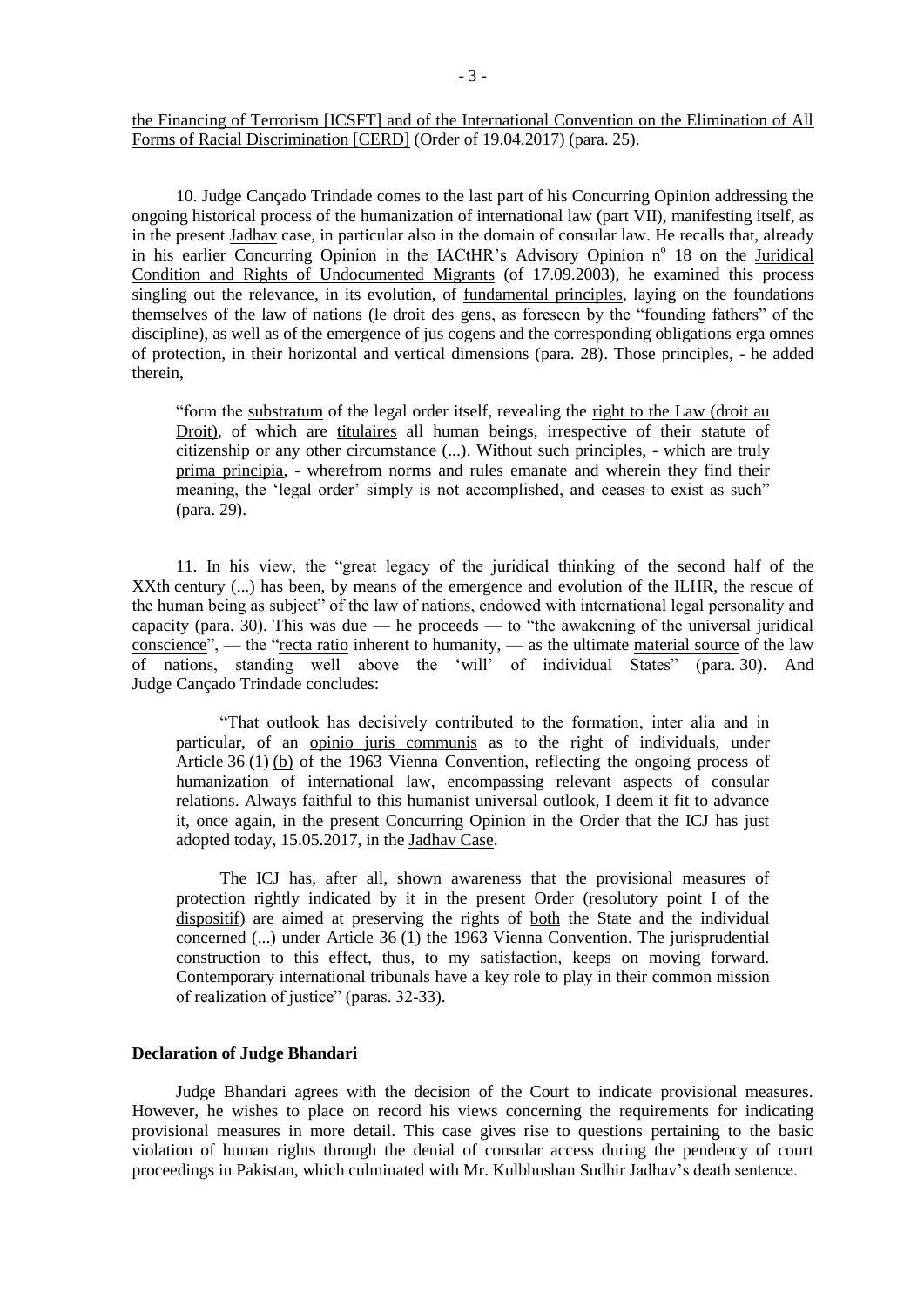In his declaration, Judge Bhandari starts by outlining the facts pertaining to India's Application instituting proceedings as well as to India's Request for provisional measures. Subsequently, Judge Bhandari discusses the four requirements for the indication of provisional measures: (i) prima facie jurisdiction; (ii) plausibility; (iii) real and imminent risk of irreparable prejudice; and (iv) the link between the rights claimed on the merits and the provisional measures requested. Each requirement is examined in turn.

Concerning the facts of the case, Judge Bhandari underscores the uncertainty surrounding the circumstances in which Mr. Jadhav was arrested. He makes clear that the Parties do not agree as to where Mr. Jadhav was arrested, whether within or outside Pakistan. Judge Bhandari stresses the diplomatic intercourse between the Parties relating to India's consular rights with respect to Mr. Jadhav. Despite thirteen Notes Verbales sent by India to Pakistan, Pakistan has not communicated to India either the charges against Mr. Jadhav, or the documents of the proceedings against him. He also outlines the court proceedings in order for Mr. Jadhav to obtain a revision of his death sentence or to be granted clemency. It is currently not clear whether any of these domestic remedies have been triggered by Mr. Jadhav himself, while it is known that his mother has filed, in an act of desperation, both for appeal under Section 133 (B) of the Pakistan Army Act 1952, and for clemency under Section 131 of the 1952 Act. Moreover, Judge Bhandari emphasizes that Pakistan's denial of consular access has determined a situation in which India has no direct knowledge of the charges against Mr. Jadhav, as well as of the proceedings against him in the Pakistani military court.

Before addressing the requirements for indicating provisional measures, Judge Bhandari analyses the role of the 2008 India-Pakistan Agreement on Consular Access. He agrees with the Court that there is nothing which prima facie suggests that the Parties, by concluding the 2008 Agreement, have limited or set aside their reciprocal obligations under the Vienna Convention on Consular Relations. On the contrary, the 2008 Agreement amplifies, confirms and extends the Parties' reciprocal obligations relating to consular assistance, for which the Vienna Convention is a framework. Therefore, the 2008 Agreement does not exclude the Court's jurisdiction in the present case. Moreover, Judge Bhandari stresses that India did not rely on the 2008 Agreement, but only claimed the violation of the Vienna Convention. Specifically, India did not rely on the 2008 Agreement because: (i) Article 102, paragraph 2, of the United Nations Charter precludes the invocation before United Nations organs of treaties not registered with the United Nations, such as the 2008 Agreement: (ii) Article 73 of the Vienna Convention does not preclude the conclusion of treaties confirming, supplementing, amplifying or extending the provisions of the Vienna Convention itself; and (iii) Article 73 of the Vienna Convention does not allow the dilution of its provisions by means of the conclusion of subsequent consular treaties.

On prima facie jurisdiction, Judge Bhandari recalls that India based the Court's jurisdiction on Article 36, paragraph 1, of the Statute, read in conjunction with Article I of the Optional Protocol to the Vienna Convention. Neither India nor Pakistan made any reservation to that Optional Protocol. He draws a parallel with LaGrand, in which the Court found to have prima facie jurisdiction based on the same legal provisions, to which both Germany and the United States of America had not made any reservations. Judge Bhandari states that the Court was right in following the previous jurisprudence in Equatorial Guinea v. France, in which it was held that, in order to find it has prima facie jurisdiction, the Court must satisfy itself that there prima facie exists a dispute between the Parties and that such a dispute prima facie falls within the scope of the treaty invoked. According to Judge Bhandari, the prima facie existence of a dispute is confirmed by the exchange between the Parties of Notes Verbales on the subject of consular access to Mr. Jadhav. Moreover, such a dispute falls within the scope of the Vienna Convention ratione materiae since the facts alleged by India all pertain to its consular rights guaranteed under the Vienna Convention, yet allegedly denied by Pakistan.